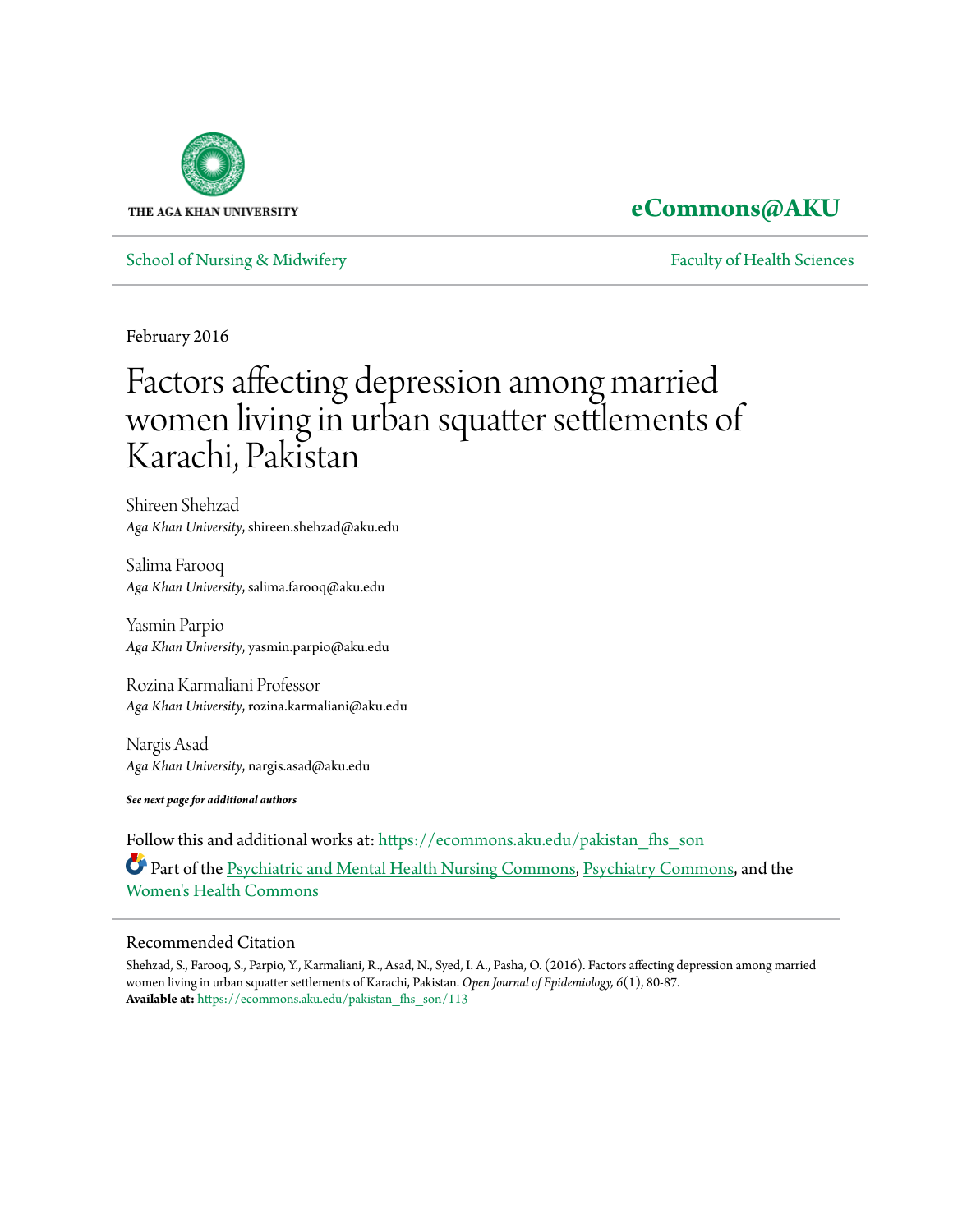#### **Authors**

Shireen Shehzad, Salima Farooq, Yasmin Parpio, Rozina Karmaliani Professor, Nargis Asad, Iqbal Azam Syed, and Omrana Pasha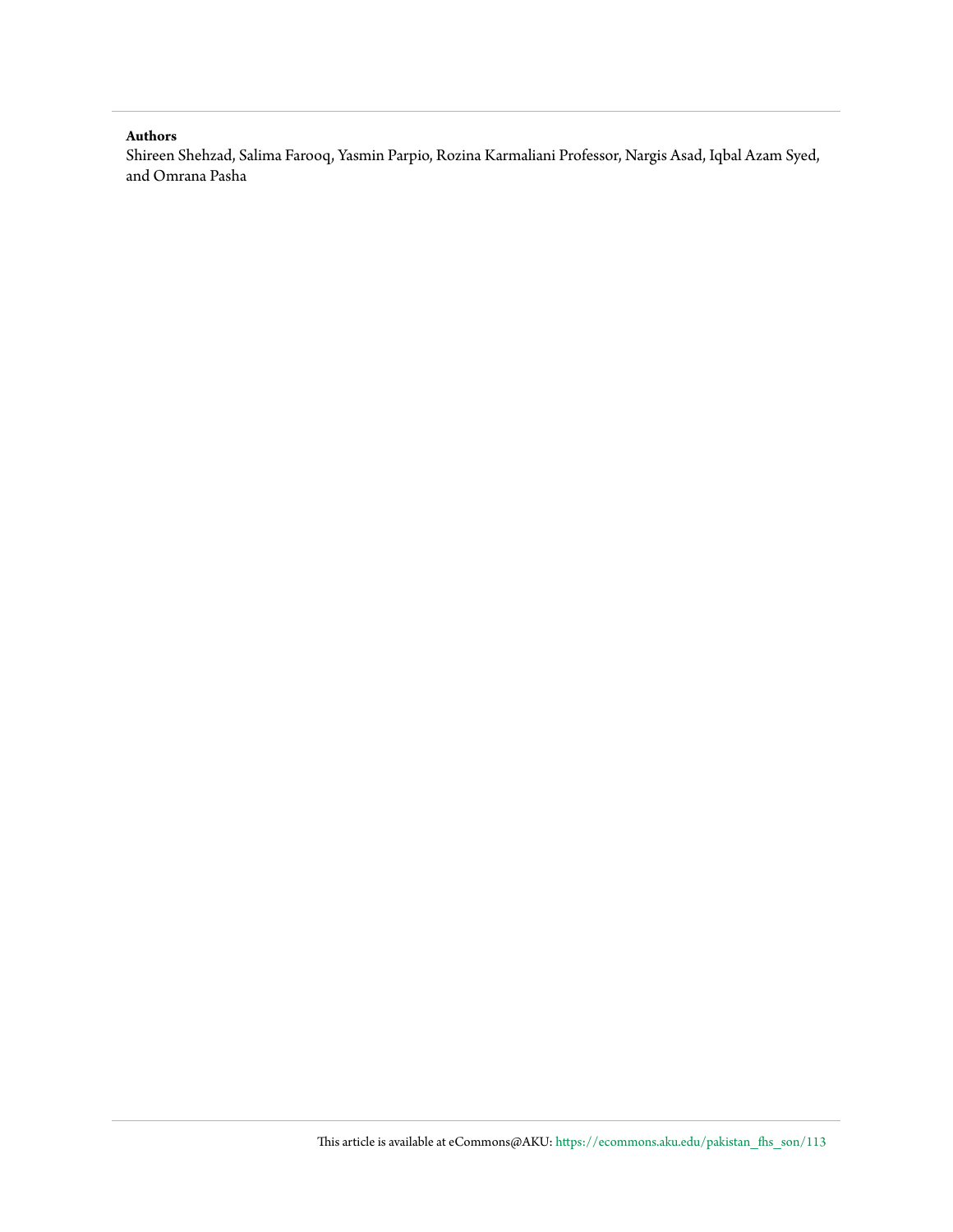

# **Factors Affecting Depression among Married Women Living in Urban Squatter Settlements of Karachi, Pakistan**

# **Shireen Shehzad Bhamani1\*, Salima Farooq1, Yasmin Parpio1, Rozina Karmaliani1, Nargis Asad2, Iqbal Azam3, Omrana Pasha3**

<sup>1</sup>School of Nursing and Midwifery, Aga Khan University, Karachi, Pakistan ²Department of Psychiatry, Aga Khan University, Karachi, Pakistan 3  $3$ Department of Community Health Sciences, Aga Khan University, Karachi, Pakistan Email: shireen.shehzad@aku.edu, bhamanishireen@gmail.com, salima.farooq@aku.edu, yasmin.parpio@aku.edu, rozina.karmaliani@aku.edu, nargis.asad@aku.edu, iqbal.azam@aku.edu, omrana.pasha@aku.edu

Received 11 January 2016; accepted 20 February 2016; published 23 February 2016

Copyright © 2016 by authors and Scientific Research Publishing Inc.

This work is licensed under the Creative Commons Attribution-NonCommercial International License (CC BY-NC).

<http://creativecommons.org/licenses/by-nc/4.0/> <u>ම 0 ම</u> Open Access

### **Abstract**

**Background: Depression is one of the growing public health concerns among women worldwide. This is one of the most under-recognized and under-treated mental illnesses worldwide. Women of developing countries are inexplicably affecting with depression. Purpose: The purpose of study is to assess the prevalence and associative factors of depression among women of aged 20 to 40 years living in urban squatter settlements of Karachi, Pakistan. The identification of all the potential determinants will potentially help in formulating preventive strategies in order to decline the prevalence of depression among women and improve the wellbeing of women. Methods: An analytical cross-sectional survey was employed among women living in Reta Plot and Kala Board communities of Karachi, Pakistan. Beck Depression Inventory II (BDI-II) was used to measure depression. Systematic sampling was used to recruit 636 married women. Cox proportional hazard was run to compute prevalence ratios and their 95% confidence interval. Results: Our study estimated 33.3% of depression among study participants. The current study showed that age, possession of own vehicle, years of schooling and recent deaths in family were significantly associated with depression. Conclusion: This research was a bold step to address the issue of increasing rate of depression among Pakistani population. Our study results can convince policy makers to extend mental health support to women by improving accessibility of services. Recommendation: Our study recommends that the women of our society should be encouraged for attaining education. This study also recommends that at primary health care setting, every health professional should** 

\* Corresponding author.

**How to cite this paper:** Bhamani, S.S., Farooq, S., Parpio, Y., Karmaliani, R., Asad, N., Azam, I. and Pasha, O. (2016) Factors Affecting Depression among Married Women Living in Urban Squatter Settlements of Karachi, Pakistan. *Open Journal of Epidemiology*, **6**, 80-87. <http://dx.doi.org/10.4236/ojepi.2016.61008>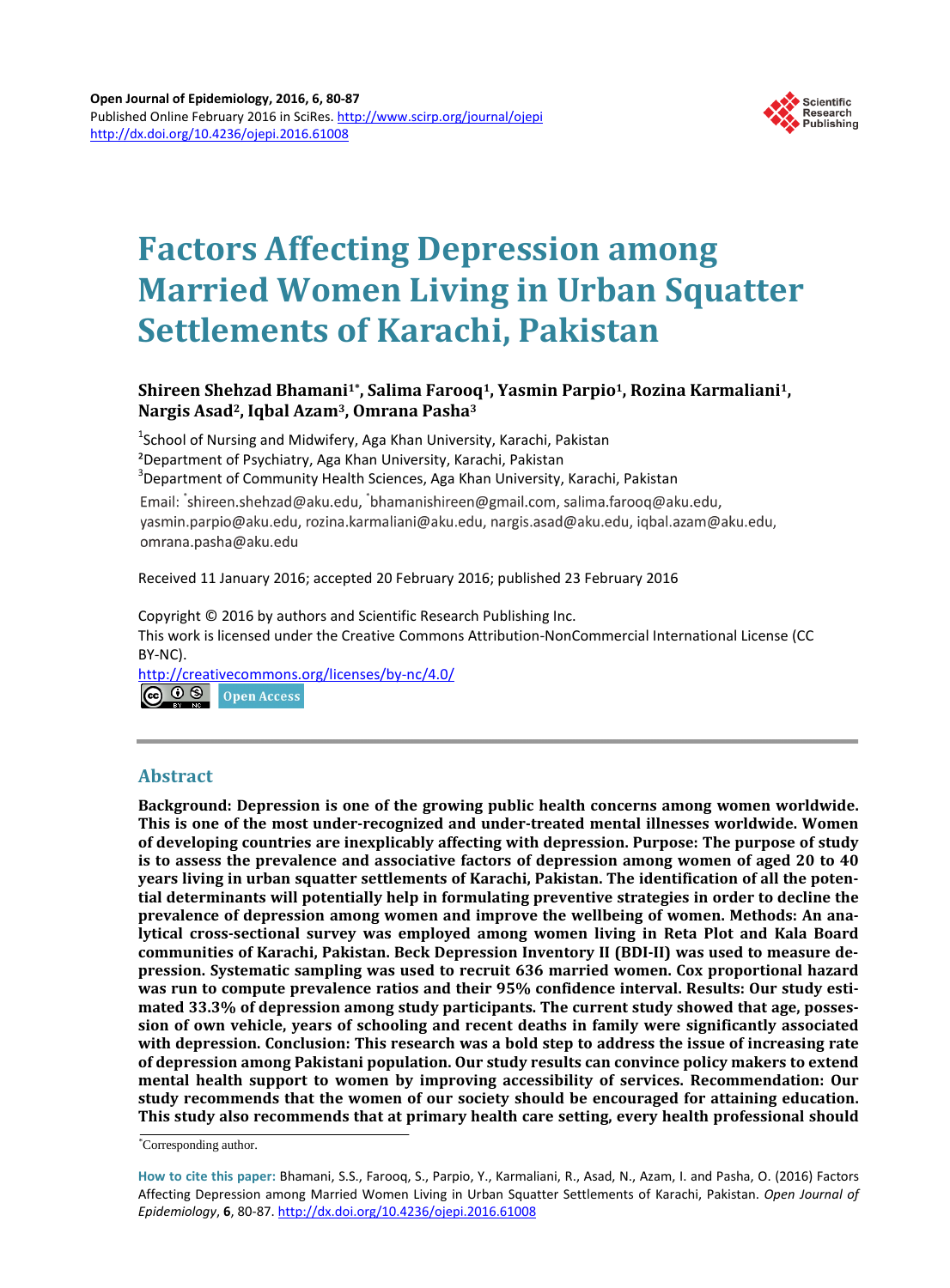**be trained to screen the depression. Moreover, the results of our study can also encourage policy makers to expand mental health support services for women.**

#### **Keywords**

**Depression, Prevalence Ratio, Married Women**

#### **1. Introduction**

Depression is highly prevalent in general population [\[1\].](#page-7-0) One in four people struggles with mental illness such as depression, anxiety, substance misuse disorder during their lives [\[2\].](#page-8-0) Depression has greater morbidity and mortality impact in comparison to physical illness [\[3\]](#page-8-1) as it impacts on thinking, feeling, emotion, behavior, relationship, functioning and also diminish social role, education, and productivity [\[4\].](#page-8-2) Depression is the fourth leading cause of disease burden [\[5\];](#page-8-3) however, it will be the second leading cause of disability and death by 2020 after heart disease [\[6\].](#page-8-4) Depression is one of the most under-recognized and under-treated mental illnesses worldwide [\[7\].](#page-8-5) Only marginal people received treatment worldwide for mental disorder [\[8\].](#page-8-6)

Depression is one of the rising public health concerns among women [\[8\]](#page-8-6) [\[9\]](#page-8-7) as they are disproportionately affecting with depression specifically in developing countries [\[10\].](#page-8-8) Depression is twice as common in women as in men. Prevalence of depression among women in Pakistan is 29% to 66[% \[11\]](#page-8-9) and for men it was 10% to 33% [\[12\].](#page-8-10) Depression is the leading cause of disease-related disability among women [\[13\].](#page-8-11)

According to the available literature, determinants of depression among women in Pakistan include: marital status, lack of social support, marital dissatisfaction, educational levels and family type [\[14\].](#page-8-12) Woman's silence about her emotional, social and physical needs is also associated with women's depression [\[11\].](#page-8-9) Previous research revealed that gender discrimination is strongly linked with psychological morbidity among women in Pakistan [\[10\].](#page-8-8) According to Mirza, 2004, relationship and adjustment difficulties with husband and in-laws, number of children and financial difficulties were found to be associated with depression [\[15\].](#page-8-13) Moreover, death of a loved one [\[16\]](#page-8-14) and increasing age of married women are also associated with depression [\[17\]](#page-8-15) whereas, social, and family support are "considered as buffering agents or protective factors against depression" [\[18\]](#page-8-16) [\[19\].](#page-8-17)

The identification of all the potential determinants will potentially help in formulating preventive strategies in order to decline the prevalence of depression among women. Given the limited health resources in country, mental health is mostly neglected and hence, the toll of depression is expanding day by day. Therefore, it is imperative to give attention to this ignored area. This particular study will estimate the prevalence and identify the factors associated with depression among married women aged 20 to 40 years in Karachi, Pakistan.

#### **2. Methods**

This research is a sub-analysis of a parent study. The methodology has been explicitly stated in parent study elsewhere [\[20\].](#page-8-18) An analytical cross-sectional design was employed in the current study to achieve the study objectives. The study population was comprised of all married women of aged 20 - 40 years living in Urban Squatter settlements of Karachi Pakistan. Because married women are more prone to be depressed that men because they have most responsibilities and they are the one who generally faces ups and downs of life. Therefore, we have chosen married women.

Systematic random sampling was utilized to recruit 636 married women. Face to face interviews were performed to collect data. The outcome variable was assessed through Beck Depression Inventory-II (BDI-II). This tool has 21 items and each item consists of 4 options and the total scores ranged from 0 to 63. The binary cut-off of being depressed is 17 score and above. The demographic profile of the participants was evaluated by a selfdeveloped form that consist of demographic and psychosocial factors like: age, education, number of family members, type of marriage and family, duration of marriage, number of children, number of people living in the house, working status and possession of own vehicle and house. In addition, support groups that include friends, involvement in social activities and recent life events were also determined.

Statistical Package for the Social Sciences (SPSS), version 19.0 was used for data analysis. Descriptive statistics like frequencies & proportions were computed for categorical variables; whereas, means and standard devi-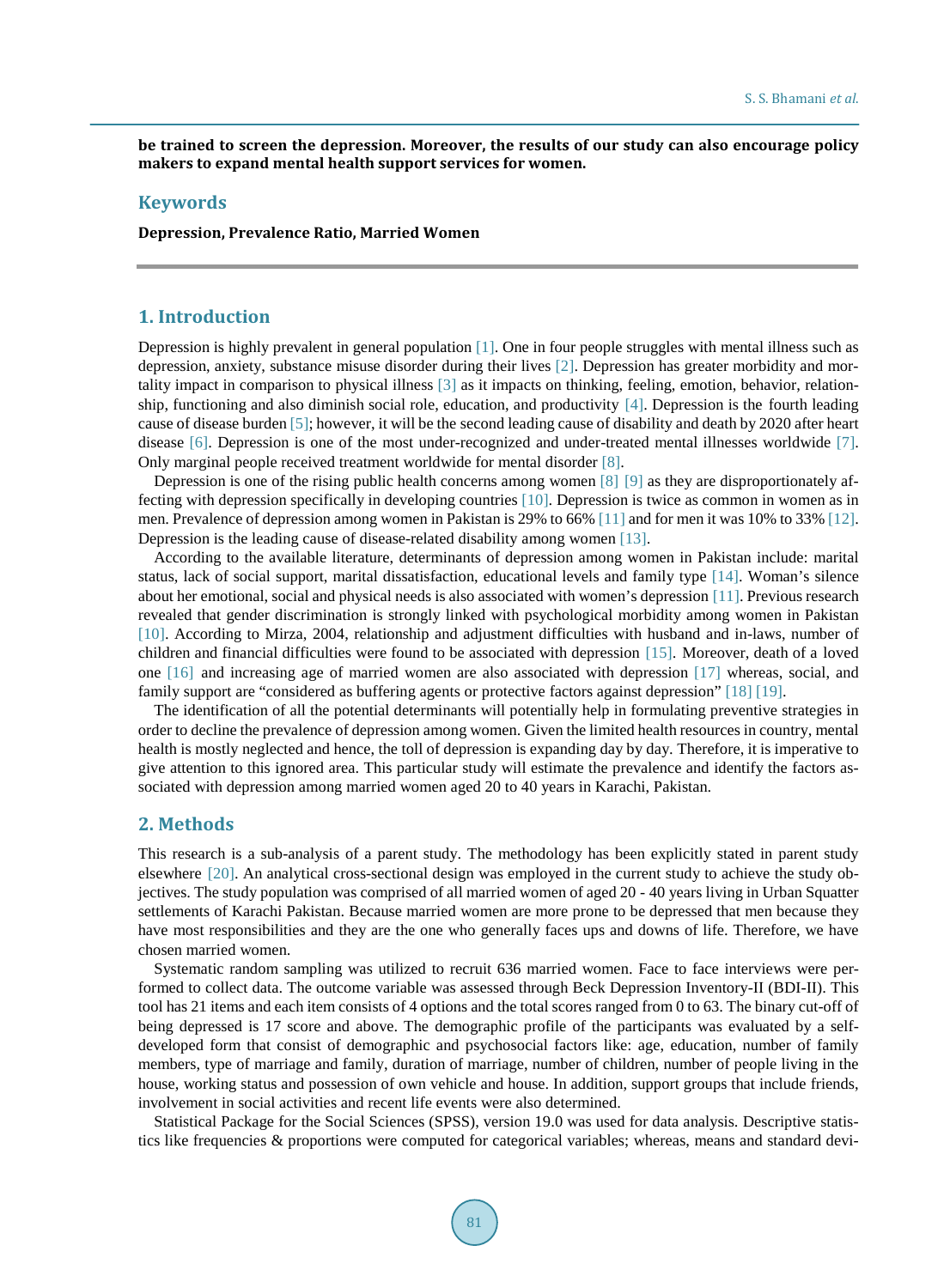ations were run for continuous variables. For inferential statistics, Cox regression model was run to estimate Prevalence ratio (PRs) with their 95% confidence intervals (CIs).

Approval of study protocol was sought from the institutional ethical review committee before starting the data collection process. Verbal and written consent were sought from participants.

#### **3. Results**

Our study results found the prevalence of depression as 33.3% among married women of aged 20 to 40 years living in urban squatter settlements. **[Table 1](#page-4-0)** presents the socio-demographic status of the study participants. The study participants of depressed group were significantly (*p* < 0.05) different than their counterpart with regard to their mean age, years of schooling, duration of marriage, age of youngest child and number of children; whereas, monthly income and number of people living in household were insignificant  $(p > 0.05)$ .

**[Table 2](#page-5-0)** shows the association of different socio-demographic variables with the depression status. Education status both formal or informal schooling and possession of own house and vehicle were significantly associated with depression (*p* < 0.05). Whereas, type of marriage, marriage with in family, working status, having friends and involving in social activities have found independent of depression status ( $p > 0.05$ ). In addition, recent death in family shows significant association with the depression status.

The univariate analysis was evaluated with all the demographic and psychosocial variables. The cut-off of  $(p <$ 0.25) was set to find the associated factors at univariate level. Therefore, number of variables including age, formal schooling and possession of own house were found to be associated with depression at a *p*-value of <0.25 and therefore also included in the multivariable analysis (refer **[Table 3](#page-6-0)**).

**[Table 4](#page-6-1)** presents the final cox regression model which includes: age (in years), possession of own vehicle, years of schooling and recent deaths in family.

It was observed that after adjusting for the other covariates, with every 1 year increase in age, the prevalence of having depression was increased by 1.8%. (CI: 0.994 to 1.042). Though the age was insignificant at multivariable analysis but was kept in model based on its biological importance. Also, with every 1 year increase in school education, the prevalence of having depression was decreased by 4.7% (CI: 0.923 to 0.984). The prevalence of depression was 1.339 times more among those having no vehicle than those who have their own vehicle (CI: 1.015 to 1.766). The prevalence of depression was 1.334 times more among those who faced recent deaths in family as compared to those who have no deaths. There was no interaction found in the model.

### **4. Discussion**

The study has reported 33% Depression among women aged 20 to 40 yrs in Karachi, Pakistan. The findings of the current research is consistent with previous studies who have reported the prevalence of Depression ranging from 30% to 66% among married women in Pakistan [\[21\]](#page-8-19) [\[22\].](#page-8-20) The plausible reason for varying prevalence could be the use of different diagnostic tools in various studies. In addition, there were differences in the distribution of marital status, geographical background urban versus rural.

<span id="page-4-0"></span>

| Table 1. Socio demographic status of married women in Urban Squatter Settlement in Karachi, Pakistan ( $n = 636$ ). |                                                                                    |                   |          |                           |
|---------------------------------------------------------------------------------------------------------------------|------------------------------------------------------------------------------------|-------------------|----------|---------------------------|
| <b>Variables</b>                                                                                                    | Depressed $(n = 212)$<br>Not depressed $(n = 424)$<br>mean $(+SD)$<br>mean $(+SD)$ |                   | t        | <i>p</i> -value           |
| Age                                                                                                                 | 31.56(5.4)                                                                         | 30.46(5.7)        | $-2.309$ | $0.021$ <sup>*</sup>      |
| Yr of schooling                                                                                                     | 6.96(4.2)                                                                          | 8.52(3.9)         | 4.579    | $\leq 0.000$ <sup>*</sup> |
| Number of children                                                                                                  | 3.14(2.0)                                                                          | 2.68(1.8)         | $-2.862$ | $0.004*$                  |
| Age of youngest child                                                                                               | 6.39(4.8)                                                                          | 5.4(4.0)          | $-2.418$ | $0.016*$                  |
| <b>Monthly income</b>                                                                                               | 11367.92 (5522.2)                                                                  | 12191.04 (9015.3) | 1.22     | 0.223                     |
| Number of people in household                                                                                       | 6.51(3.46)                                                                         | 6.96(3.4)         | 1.515    | 0.123                     |
| <b>Duration of marriage</b>                                                                                         | 13.02(7.2)                                                                         | 10.86(6.9)        | $-3.643$ | < 0.001                   |

 $p$  < 0.05 significant.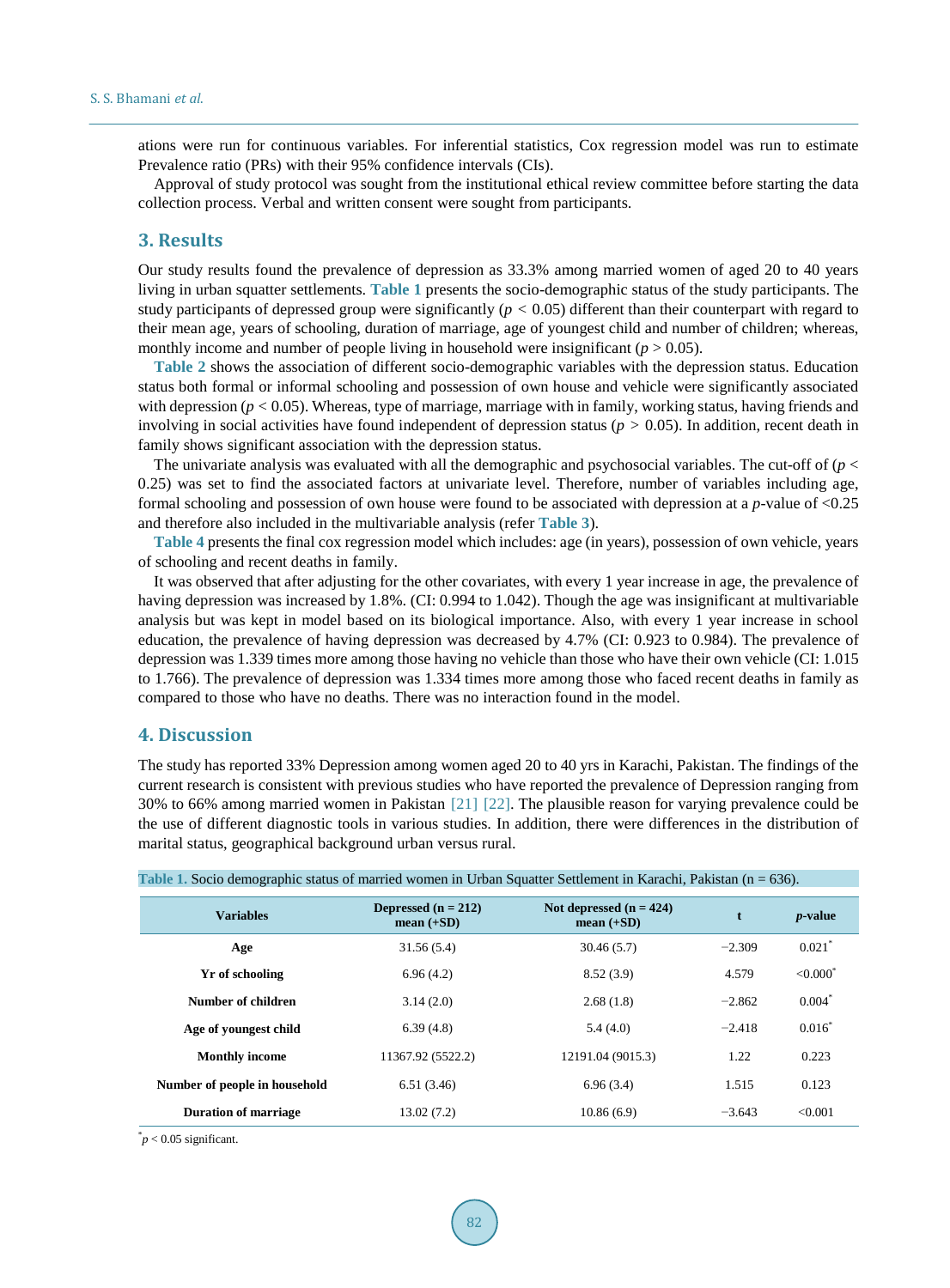| 636).                             |                               |                                             |                    |            |
|-----------------------------------|-------------------------------|---------------------------------------------|--------------------|------------|
| <b>Variables</b>                  | Depressed ( $n = 212$ ) n (%) | Not depressed $(n = 424)$ n $(\frac{6}{6})$ | $\boldsymbol{X}^2$ | $p$ -value |
| <b>Formal schooling</b>           |                               |                                             |                    |            |
| Yes                               | 172(81.1)                     | 379 (89.4)                                  | 8.317              | $0.004$ *  |
| $\mathbf{No}$                     | 40(19.9)                      | 45(10.6)                                    |                    |            |
| <b>Informal schooling</b>         |                               |                                             |                    |            |
| yes                               | 153 (72.2)                    | 354 (83.5)                                  | 11.202             | $0.001$ *  |
| $\mathbf{N}\mathbf{o}$            | 59 (27.8)                     | 70(16.5)                                    |                    |            |
| Type of marriage                  |                               |                                             |                    |            |
| Arrange                           | 184 (86.8)                    | 380 (89.6)                                  | 1.128              | 0.288      |
| Self-choice                       | 28 (13.2)                     | 44 (10.4)                                   |                    |            |
| <b>Married with the relatives</b> |                               |                                             |                    |            |
| Yes                               | 101 (47.6)                    | 234 (55)                                    | 3.229              | 0.072      |
| $\mathbf{No}$                     | 111 (52.4)                    | 190(45)                                     |                    |            |
| <b>Type of family</b>             |                               |                                             |                    |            |
| <b>Nuclear</b>                    | 75 (35.4)                     | 199 (46.9)                                  | 7.698              | $0.006*$   |
| <b>Extended</b>                   | 137 (64.6)                    | 225 (53.1)                                  |                    |            |
| <b>Working status</b>             |                               |                                             |                    |            |
| Yes                               | 28(13.2)                      | 68 (16)                                     | 0.883              | 0.347      |
| No                                | 184 (86.8)                    | 356 (84)                                    |                    |            |
| Own house                         |                               |                                             |                    |            |
| Yes                               | 127 (59.9)                    | 293 (69.1)                                  | 5.332              | 0.021      |
| $\mathbf{No}$                     | 85(40.1)                      | 131 (29.9)                                  |                    |            |
| Own vehicle                       |                               |                                             |                    |            |
| Yes                               | 89(42)                        | 237(55.9)                                   | 10.953             | $0.001$ *  |
| N <sub>0</sub>                    | 123 (58)                      | 187 (44.1)                                  |                    |            |
| Friends/supporters                |                               |                                             |                    |            |
| Yes                               | 73(34.4)                      | 150 (35.4)                                  | 0.055              | 0.814      |
| $\mathbf{No}$                     | 139(65.6)                     | 274 (64.6)                                  |                    |            |
| Involve in social activity        |                               |                                             |                    |            |
| Yes                               | 12(5.6)                       | 21(4.9)                                     | 0.144              | 0.705      |
| $\mathbf{No}$                     | 200 (94.4)                    | 403(95.1)                                   |                    |            |
| <b>Recent deaths in family</b>    |                               |                                             |                    |            |
| Yes                               | 95(45)                        | 144 (34)                                    | 7.092              | 0.008      |
| $\mathbf{N}\mathbf{o}$            | 117(55)                       | 280 (66)                                    |                    |            |
|                                   |                               |                                             |                    |            |

<span id="page-5-0"></span>**Table 2.** Demographic and psychosocial factors of married women in Urban Squater Settlement in Karachi, Pakistan (n =

 $p$  < 0.05 significant.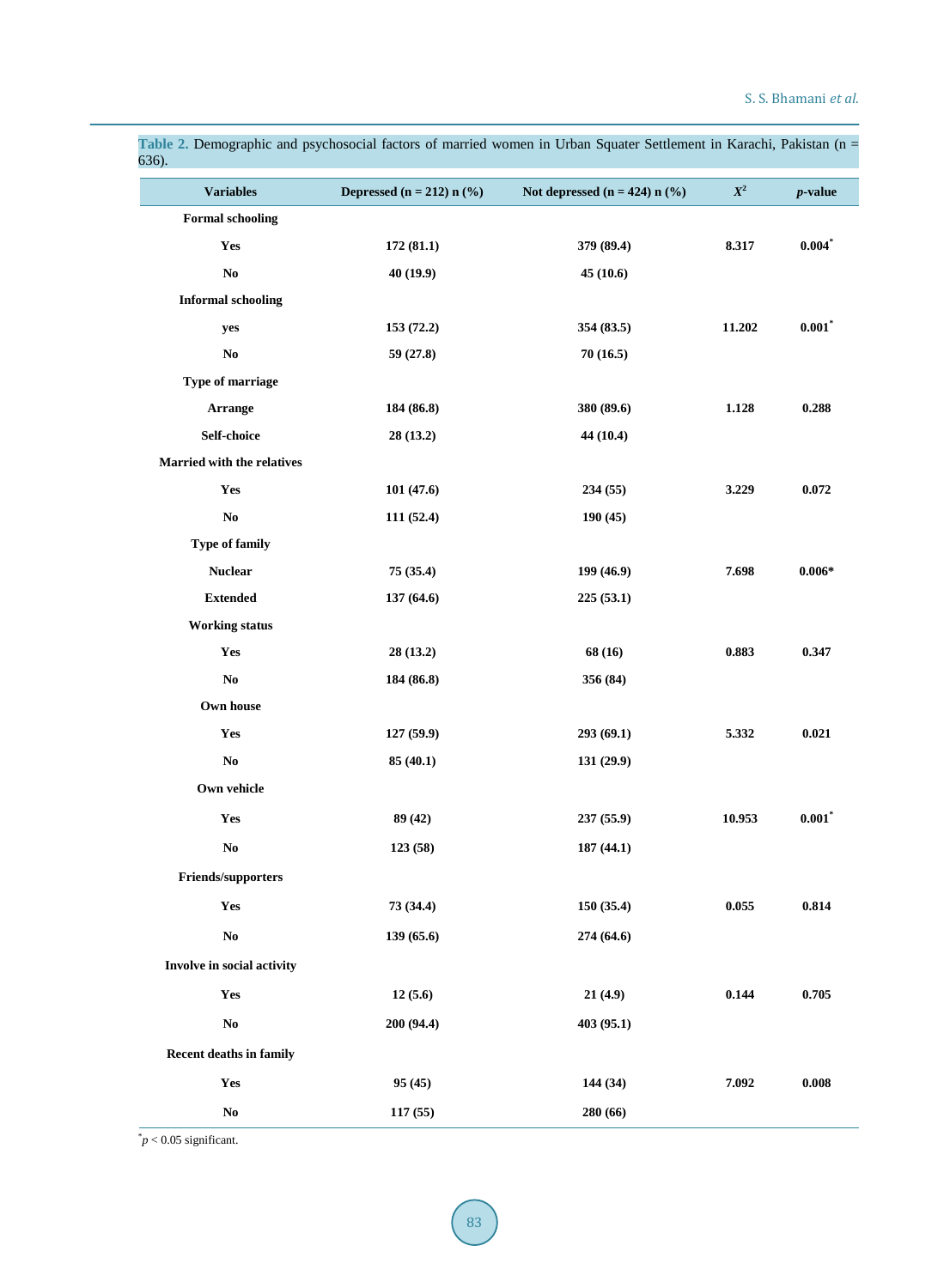<span id="page-6-0"></span>

|                                   | <b>Depression</b> |                |                        |            |
|-----------------------------------|-------------------|----------------|------------------------|------------|
| <b>Variables</b>                  | Yes $(n = 212)$   | No $(n = 424)$ | Crude prevalence ratio | $p$ -value |
|                                   | $n$ (%)           | $n$ (%)        |                        |            |
| Age <sup>^</sup>                  | 31.56 (5.4)       | 30.46 (5.7)    | 1.023                  | 0.06       |
| Yr of schooling <sup>^</sup>      | 6.96(4.2)         | 8.52(3.9)      | 0.944                  | < 0.001    |
| No. of children <sup>^</sup>      | 3.14(2.0)         | 2.68(1.8)      | 1.08                   | 0.02       |
| Duration of marriage <sup>^</sup> | 13.02(7.2)        | 10.86(6.9)     | 1.028                  | 0.003      |
| <b>Formal schooling</b>           |                   |                |                        |            |
| Yes                               | 172 (81.1)        | 379 (89.4)     | 0.663                  | 0.19       |
| $\mathbf{No}$                     | 40 (19.9)         | 45(10.6)       | $\mathbf{1}$           |            |
| <b>Informal schooling</b>         |                   |                |                        |            |
| yes                               | 153(72.2)         | 354 (83.5)     | 0.66                   | 0.007      |
| N <sub>0</sub>                    | 59 (27.8)         | 70(16.5)       | $\mathbf{1}$           |            |
| Possession of own house           |                   |                |                        |            |
| Yes                               | 127 (59.9)        | 293(69.1)      | $\mathbf{1}$           | 0.06       |
| N <sub>0</sub>                    | 85(40.1)          | 131(29.9)      | 1.301                  |            |
| Possession of own vehicle         |                   |                |                        |            |
| Yes                               | 89 (42)           | 237 (55.9)     | $\mathbf{1}$           | 0.007      |
| N <sub>0</sub>                    | 123(58)           | 187(44.1)      | 1.453                  |            |
| <b>Recent deaths in family</b>    |                   |                |                        |            |
| Yes                               | 95(45)            | 144 (34)       | 1.348                  | 0.03       |
| N <sub>0</sub>                    | 117(55)           | 280 (66)       | $\mathbf{1}$           |            |

^ Mean (SD) for continuous variables.

<span id="page-6-1"></span>

|  | <b>Table 4. Multivariable analysis for factors associated with depression.</b> |
|--|--------------------------------------------------------------------------------|
|  |                                                                                |

| <b>Variables</b>                 | <b>Prevalence of depression</b><br>$(n = 212) n$ (%) | <b>Prevalence of no depression</b><br>$(n = 424)$ n $(\frac{9}{6})$ | <b>Crude</b><br>prevalence ratio | <b>Adjusted prevalence</b><br>ratio $(95\% \text{ CI})$ |
|----------------------------------|------------------------------------------------------|---------------------------------------------------------------------|----------------------------------|---------------------------------------------------------|
| Age in years $\wedge$            | 31.56(5.4)                                           | 30.46(5.7)                                                          | 1.023                            | 1.018 $(0.994 \text{ to } 1.042)$                       |
| Year of schooling <sup>^</sup>   | 6.96(4.2)                                            | 8.52(3.9)                                                           | 0.944                            | $0.953(0.923 \text{ to } 0.984)$                        |
| <b>Possession of own vehicle</b> |                                                      |                                                                     |                                  |                                                         |
| <b>Yes</b>                       | 89 (42)                                              | 237(55.9)                                                           | 1                                | 1                                                       |
| N <sub>0</sub>                   | 123(58)                                              | 187(44.1)                                                           | 1.453                            | 1.339 (1.015 to 1.766)                                  |
| <b>Recent deaths in family</b>   |                                                      |                                                                     |                                  |                                                         |
| Yes                              | 95(45)                                               | 144 (34)                                                            | 1.348                            | 1.334 $(1.018 \text{ to } 1.749)$                       |
| N <sub>0</sub>                   | 117(55)                                              | 280(66)                                                             | 1                                |                                                         |

^ Mean (SD) for continuous variables.

The current study showed that age, own vehicle, years of schooling and recent deaths in family were significantly associated with Depression in this population. Age was not found to be significant but it was added in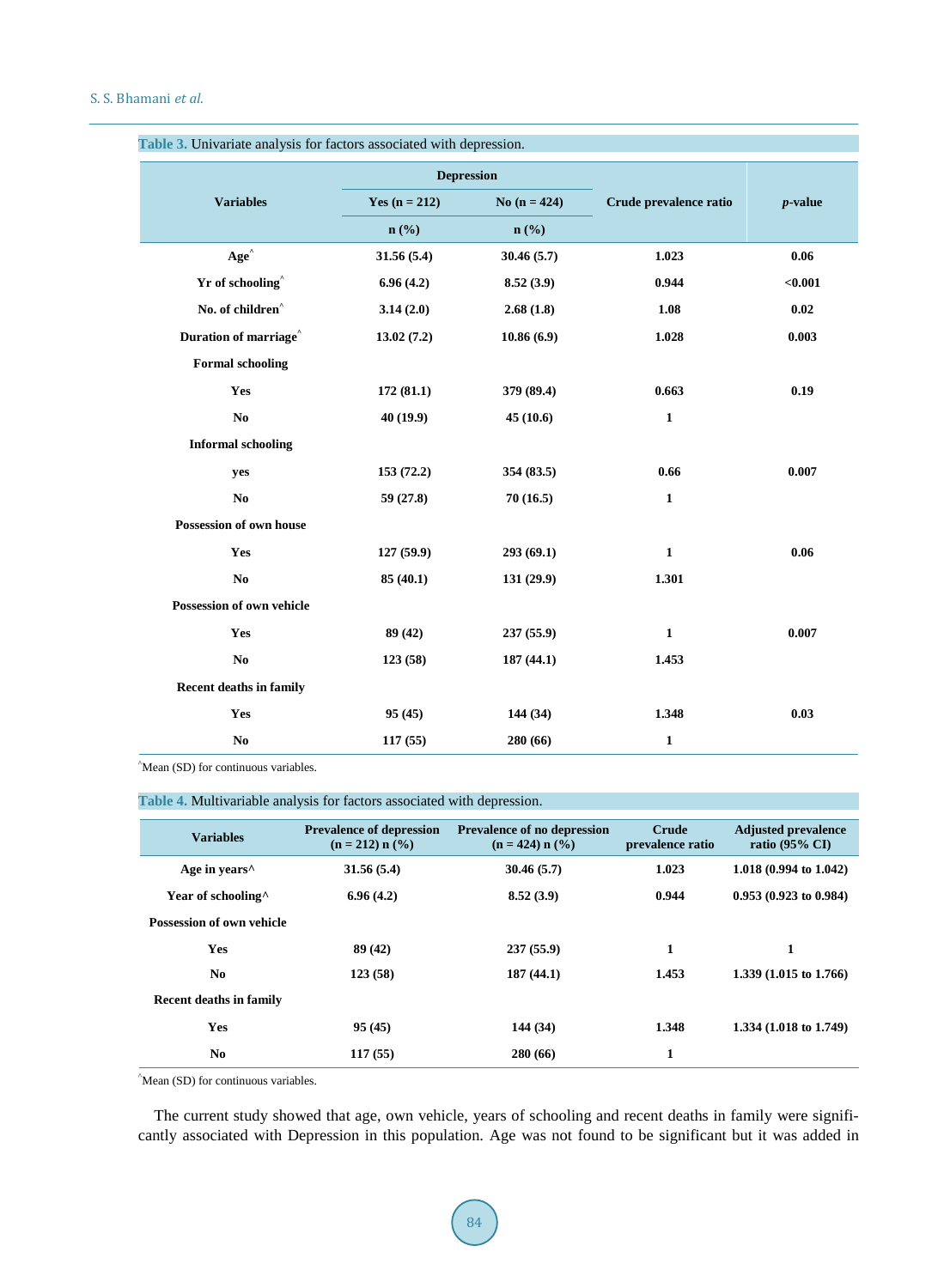multivariable model due to its biological significance. Our study finding is consistent with a study done in past [\[22\].](#page-8-20) In contrast, other studies showed that increasing age of women is correlated with depression [\[17\]](#page-8-15) [\[23\].](#page-8-21) Hence, further researchers are required to clarify this discrepancy.

It is well established that women who belong to low socio-economic group are at increased risk for Depression [\[17\]](#page-8-15) [\[24\]](#page-9-0) [\[25\].](#page-9-1) This fact is endorsed in our study as participants who were not having own vehicle were 45% times more prone for depression. In our study, having own vehicle was taken as a proxy indicator to assess socio economic status of participant and was found to be a protective study. The plausible explanation of mental wellbeing with own vehicle could be that it increases opportunities for women to get engage in leisure activities outside home with spouse, friends and families which eventually promote positive coping skills. On the contrary, a study by Zainab and colleague found no difference in prevalence of depression among low and high SES groups [\[22\].](#page-8-20)

Our study identified that year of schooling is inversely linked with Depression. The results are aligned with the findings extracted from past studie[s \[12\]](#page-8-10) [\[23\]](#page-8-21) [\[24\]](#page-9-0) [\[26\].](#page-9-2) Education is considered as a buffering against Depression as with increased years of education, women are more equipped with autonomy, decision making capability, confidence and social skills.

A major life circumstances such as death is a permanent loss and major life stressor that can dispose women to poor mental health [\[27\]](#page-9-3) [\[28\].](#page-9-4) Our study showed that a significant rise in prevalence ratio of depression among women with history of death of family member was also positively correlated with depression in our study. In the same line, previous studies have also shown a positive association between depression and death of a family member in recent years [\[4\].](#page-8-2)

The results can be generalized to urban married women population as this study captured a large community based sample. Moreover, we used a standardized and rigorous procedure of tool translation and trained CHWs three times during data collection process to be more precise and accurate in obtaining information from the participants and reinforcing the protocol guidelines. Lastly, in our study, referral was given to all participants who were found severely depressed and were provided counseling by PI.

Our study has certain limitations that need to be considered while drawing conclusion. There are several important determinants like, family history of Depression, current illness and death of parents in recent year, coping styles and religious practices needs to address in future study. Some of the questions were of a personal nature so there might be some reporting bias which may underestimate or overestimated the prevalence of Depression in our study. In addition, this was a cross-sectional study, so we could not establish a temporal relationship between predictors and outcome.

#### **5. Conclusion**

Our study has reported a 33% prevalence of depression among women aged 20 to 40 years in Karachi, Pakistan and revealed that increased age, years of schooling, possession of own vehicle, and death of family members in recent years were major determinants of Depression. Further researches are required to explore the factors which were not unveiled in the current study. This research is not only an attempt to fill the existing gaps in literature, but also a step to address the issue of increasing rate of depression among Pakistani population. Our study recommends that the women of our society should be encouraged for attaining education. This study also recommends that at primary health care setting, every health professional should be trained to screen the depression. Moreover, the results of our study can also encourage policy makers to expand mental health support services for women.

#### **Acknowledgements**

SSB, RK, IA, NA and OP have made substantial contributed in the study's conception, operationalization, analysis and drafting the manuscript. SF and YP have given the extensive input in setting the background and discussion of current manuscript. Special gratitude to all those married women who participated in this survey. Moreover, thanks to stakeholders of selected urban squatter settlements for allowing us to collect data from their territory.

The author and the co-authors of this study declare that they have no competing interest.

#### **References**

<span id="page-7-0"></span>[1] Kessler, R.C., Aguilar-Gaxiola, S., Alonso, J., Chatterji, S., Lee, S., Ormel, J., Ustün, T.B. and Wang, P.S. (2009) The Global Burden of Mental Disorders: An Update from the WHO World Mental Health (WMH) Surveys. *Epidemiologia*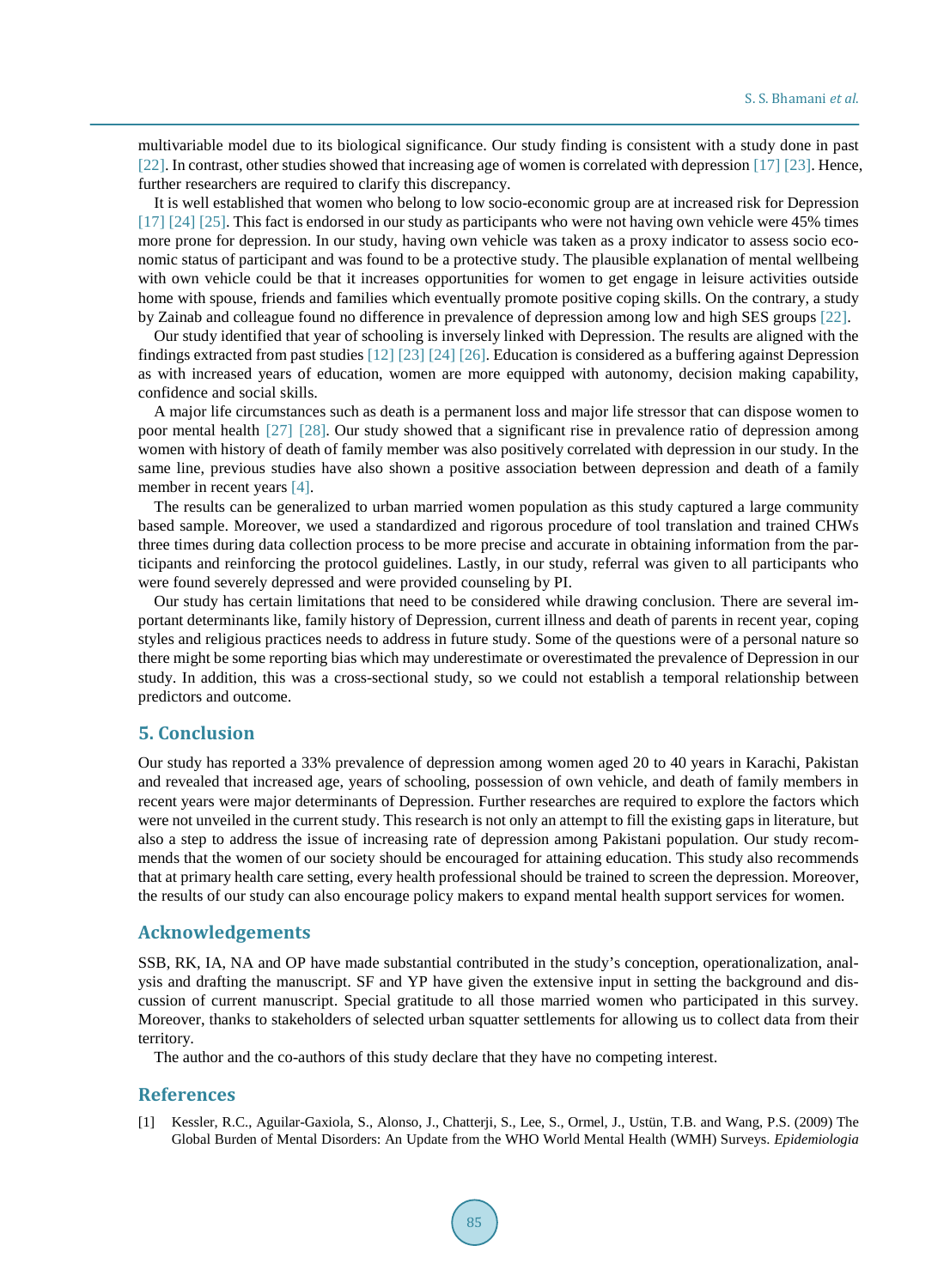*e Psichiatria Sociale*, **18**, 23-33. <http://dx.doi.org/10.1017/S1121189X00001421>

- <span id="page-8-0"></span>[2] WHO (2003) Investing in Mental Health. In: Investing in Mental Health Series Investing in Mental Health.
- <span id="page-8-1"></span>[3] Lahariya, C., Singhal, S., Gupta, S. and Mishra, A. (2010) Pathway of Care among Psychiatric Patients Attending a Mental Health Institution in Central India. *Indian Journal of Psychiatry*, **52**, 333. <http://dx.doi.org/10.4103/0019-5545.74308>
- <span id="page-8-2"></span>[4] Altaf, A., Khan, M., Shah, S.R., Fatima, K., Tunio, S.A., Hussain, M., Khan, M.A., Shaikh, M.A. and Arshad, M.H. (2015) Sociodemographic Pattern of Depression in Urban Settlement of Karachi, Pakistan. *Journal of Clinical and Diagnostic Research*, **9**, VC09. <http://dx.doi.org/10.7860/jcdr/2015/12611.6093>
- <span id="page-8-3"></span>[5] Moussavi, S., Chatterji, S., Verdes, E., Tandon, A., Patel, V. and Ustun, B. (2007) Depression, Chronic Diseases, and Decrements in Health: Results from the World Health Surveys. *The Lancet*, **370**, 851-858. [http://dx.doi.org/10.1016/S0140-6736\(07\)61415-9](http://dx.doi.org/10.1016/S0140-6736(07)61415-9)
- <span id="page-8-4"></span>[6] WHO (2004) The Global Burden of Disease. In: The Global Burden of Disease, Series: The Global burden of Disease.
- <span id="page-8-5"></span>[7] Bhugra, D. and Mastrogianni, A. (2004) Globalisation and Mental Disorders Overview with Relation to Depression. *The British Journal of Psychiatry*, **184**, 10-20. <http://dx.doi.org/10.1192/bjp.184.1.10>
- <span id="page-8-6"></span>[8] Diego-Adellino, J.D., Portella, M.J., Puigdemont, D., Perez-Egea, R., Alvarez, E. and Perez, V. (2010) A Short Duration of Untreated Illness (DUI) Improves Response Outcomes in First-Depressive Episodes. *Journal of Affective Disorders*, **120**, 221-225. <http://dx.doi.org/10.1016/j.jad.2009.03.012>
- <span id="page-8-7"></span>[9] Vyas, A. and Sambamoorthi, U. (2011) Multimorbidity and Depression Treatment. *General Hospital Psychiatry*, **33**, 238-245. <http://dx.doi.org/10.1016/j.genhosppsych.2011.02.009>
- <span id="page-8-8"></span>[10] Qadir, F., Khan, M.M., Medhin, G. and Prince, M. (2011) Male Gender Preference, Female Gender Disadvantage as Risk Factors for Psychological Morbidity in Pakistani Women of Childbearing Age—A Life Course Perspective. *BMC Public Health*, **11**, 745. <http://dx.doi.org/10.1186/1471-2458-11-745>
- <span id="page-8-9"></span>[11] Amir, F.A. and Zuberi, R.W. (2012) Association of Sociodemographic Factors with Depression in Women of Reproductive Age. *Asia-Pacific Journal of Public Health*, **24**, 161-172. <http://dx.doi.org/10.1177/1010539510364668>
- <span id="page-8-10"></span>[12] Qadir, F., Khalid, A., Haqqani, S. and Medhin, G. (2013) The Association of Marital Relationship and Perceived Social Support with Mental Health of Women in Pakistan. *BMC Public Health*, **13**, 1150. <http://dx.doi.org/10.1186/1471-2458-13-1150>
- <span id="page-8-11"></span>[13] Kessler, R.C., Berglund, P., Demler, O., Jin, R., Merikangas, K.R. and Walters, E.E. (2005) Lifetime Prevalence and Age-of-Onset Distributions of DSM-IV Disorders in the National Comorbidity Survey Replication. *Archives of General Psychiatry*, **62**, 593-602. <http://dx.doi.org/10.1001/archpsyc.62.6.593>
- <span id="page-8-12"></span>[14] Zainal, N.Z. (2008) Depressive Symptoms in Middle-Aged Women in Peninsular Malaysia. *Asia-Pacific Journal of Public Health*, **20**, 360-369. <http://dx.doi.org/10.1177/1010539508322538>
- <span id="page-8-13"></span>[15] Mirza, I. and Jenkins, R. (2004) Risk Factors, Prevalence, and Treatment of Anxiety and Depressive Disorders in Pakistan: Systematic Review. *BMJ*, **328**, 794. <http://dx.doi.org/10.1136/bmj.328.7443.794>
- <span id="page-8-14"></span>[16] Melhem, N.M., Porta, G., Shamseddeen, W., Payne, M.W. and Brent, D.A. (2011) Grief in Children and Adolescents Bereaved by Sudden Parental Death. *Archives of General Psychiatry*, **68**, 911-919. <http://dx.doi.org/10.1001/archgenpsychiatry.2011.101>
- <span id="page-8-15"></span>[17] Nisar, N., Billoo, N. and Gadit, A.A. (2004) Prevalence of Depression and the Associated Risks Factors among Adult Women in a Fishing Community. *Journal of the Pakistan Medical Association*, **54**, 519-525.
- <span id="page-8-16"></span>[18] Luni, F.K., Ansari, B., Jawad, A., Dawson, A. and Baig, S.M. (2009) Prevalence of Depression and Anxiety in a Village in Sindh. *Journal of Ayub Medical College Abbottabad*, **21**, 68-72.
- <span id="page-8-17"></span>[19] Mair, C.F., Roux, A.V.D. and Galea, S. (2008) Are Neighborhood Characteristics Associated with Depressive Symptoms? A Critical Review. *Journal of Epidemiology and Community Health*, **6**, 940-946.
- <span id="page-8-18"></span>[20] Bhamani, S.S., Pasha, O., Karmaliani, R., Asad, N. and Azam, I. (2015) Validation of the Urdu Version of Wagnild and Young's Long and Short Resilience Scales Among 20-to 40-Year-Old Married Women Living in Urban Squatter Settlements of Karachi, Pakistan. *Journal of Nursing Measurement*, **23**, 425-435. <http://dx.doi.org/10.1891/1061-3749.23.3.425>
- <span id="page-8-19"></span>[21] Zahidie, A. and Jamali, T. (2013) An Overview of the Predictors of Depression among Adult Pakistani Women. *Journal of the College of Physicians and Surgeons Pakistan*, **23**, 574-580.
- <span id="page-8-20"></span>[22] Zainab, S., Fatmi, Z. and Kazi, A. (2012) Risk Factors for Depression among Married Women Belonging to Higher and Lower Socioeconomic Status in Karachi, Pakistan. *Journal of the Pakistan Medical Association*, **62**, 249-253.
- <span id="page-8-21"></span>[23] Husain, N., Gater, R., Tomenson, B. and Creed, F. (2004) Social Factors Associated with Chronic Depression among a Population-Based Sample of Women in Rural Pakistan. *Social Psychiatry and Psychiatric Epidemiology*, **39**, 618-624. <http://dx.doi.org/10.1007/s00127-004-0781-1>